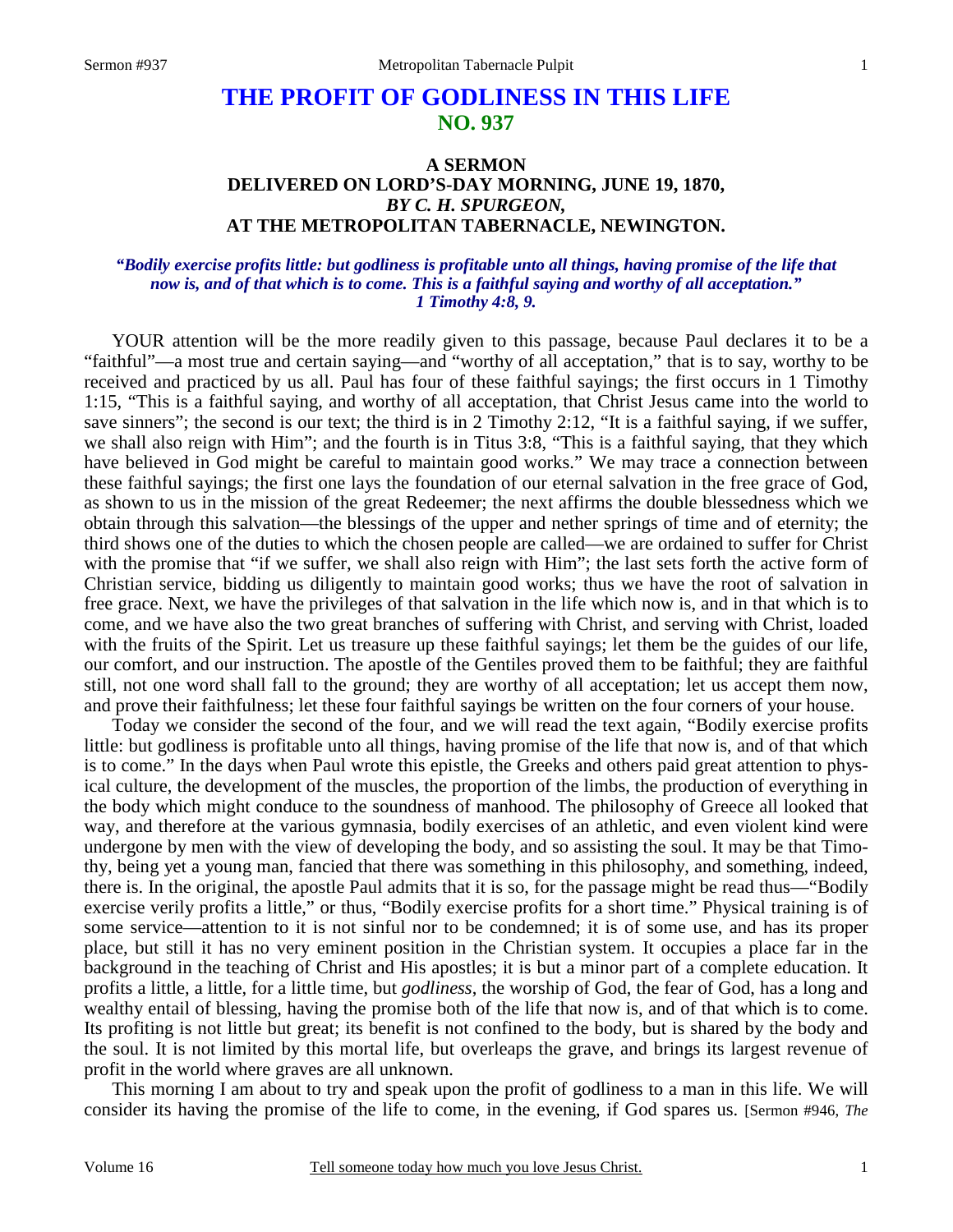*Profit of Godliness in the Life to Come*, is the sermon brother Spurgeon preached in the evening of June 19, 1870, and is the companion sermon to this one.]

With regard to this life, let it be remarked that *the religion of our Lord Jesus Christ neither undervalues nor overvalues this present life.* It does not sneer at this life as though it were nothing; on the contrary, it ennobles it, and shows the relation which it has to the higher and eternal life. It does not overvalue it by making this life, and the secular pursuits of it, the main objective of any man; it puts it into an honorable but yet a secondary place, and says to the sons of men, "Seek you first the kingdom of God, and His righteousness, and all these things shall be added unto you." It is not, however, very easy to keep to the middle point of exact truth as to a due estimate of this present life—he who does so is taught of God. There are many who undervalue this life—let me mention some of them to you. Those undervalue it who sacrifice it to indulge their passions, or to gratify their appetites; too many, for the sake of momentary gratifications, have shortened their lives, and rendered their latter end bitterly painful; they conceived that the pleasures of the flesh were better than life. They were mistaken in their estimate; they made but a poor exchange when they chose lust and death, rather than purity and life. The drunkard has been known to take his cups, though he knew that in so doing he was virtually poisoning himself; the man of hot passions has been seen to plunge into uncleanness, though the consequences of his folly have been plainly set before him; men who for a morsel of meat, or a flash of merriment, are selling this world as well as the world to come, are fools, indeed. He who would have pleasure must not pursue it too furiously; temperance is the rule here—moderation and the use, not excess and the abuse will secure to us the pleasure even of this mortal life. Value not, I pray you, the transient joys which the animal appetites can bring to you; at least value them not so much as to shorten life for their sakes.

Some evidently undervalue their lives because they make them wretched through *envy*. Others are richer than they are, and they think it a miserable thing to be alive at all while others possess more of this world's goods than they. They walk, they say, and toil while yonder person, who has no more deserts than they, is riding in his chariot; so, indeed, they count the *chariot* the main thing, and not the life. And they will not enjoy their life because they cannot have a certain coveted addition which another possesses! Haman is not grateful for all the mercies of life while unbending Mordecai sits in the king's gate; he counts his honey to be bitterness because he cannot lord it at his will. God gets no thanks at all from the man for the innumerable mercies which he has; these are nothing, he pines for some particular supposed mercy which he has not; he considers that the fact of his being alive, and being favored of God in many respects, is nothing at all to be considered, because he has not all that big greed might wish for. O poison not life by the envy of others, for if you do so, you miserably undervalue it!

The slaves of *avarice* undervalue their lives, for they do not care to make life happy, but pinch themselves in order to accumulate wealth. The miser who starves himself in order that he may fill his bags may well be reasoned with in this way—"Is not the life more than the meat, and the body than raiment? Skin for skin, yes, all that other men have will they give for their lives; but you give your life for this wealth, this glittering dust; you are willing to forego all the enjoyments that this life might afford you, that you may have a heap to leave to your uncertain heirs, who will probably squander it, and certainly forget the hands that scraped the hoard together." Why should I throw away myself for the sake of dying rich? Is it true success in life to have enjoyed nothing, to have poisoned all my existence merely that the world might be informed in a corner of the *Illustrated News* that I died worth so many thousands of pounds? This is to undervalue life, indeed.

So also do they undervalue it that in *foolhardiness* are ready to throw it away on the slightest pretext. He that for his country's sake, or for the love of his fellow creature, risks life and loses it, truly deserves to be called a hero. But he, who to provoke laughter, and to win the applause of fools, will venture limb and life without need is but a fool himself, and deserves no praise whatever! He undervalues life who will display an art which endangers it, or who will run the risk of it for anything whatever short of the laudable motive of preserving liberty to his country, or life to his fellow men. Holy Scripture never teaches us to undervalue our own lives. He that said, "You shall not kill," meant that we were not to kill *ourselves* any more than others! We ought to seek by all we can do in the surroundings of our habitations, by our cleanliness, by carefully observing sanitary laws, by never encouraging dangerous exhibitions, and by every other means to show our care of the life that now is, for it is a precious thing.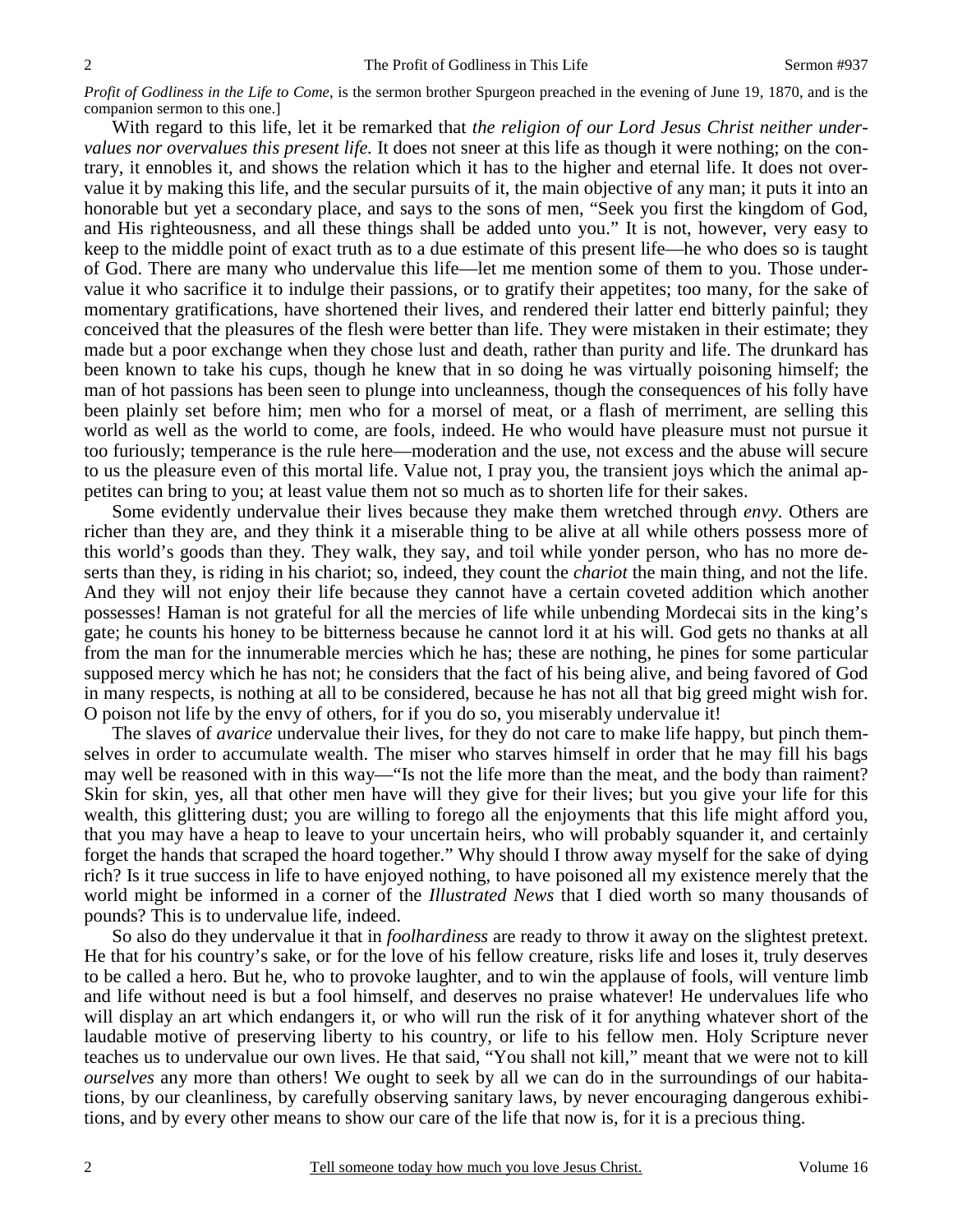Yet, my brothers and sisters, there can be such a thing as *overvaluing* this life, and multitudes have fallen into *that* error! Those overvalue it that prefer it to eternal life; why, it is but as a drop compared with the ocean, if you measure time with eternity. Seventy or 80 years of dwelling here below—what are they when compared with Infinite Ages of existence in the presence of the Most High? I reckon that this present life is not worthy to be compared with the glory that shall be revealed in us. When men in fearful moments have denied the faith for the sake of saving their lives, they have overvalued this life; when to preserve themselves from the sword, or the fire, or the tortures of the rack, they have denied the name of Jesus, they have made a mistake, and exchanged gold for dross. Alas, how many of us, in like condition, might have fallen into the same error?

They overvalue this life who consider it to be a better thing than divine love, for the love of God is better than life—His loving-kindness is better than life itself. Some would give anything for their lives, but they would give nothing for God's love. If their lives were in danger, they would hasten to the physician, but though they enjoy not the love of God, they yet sit at ease, and seek not the priceless benefit. They who feel aright think it a cheap thing to die, but an awful thing to live apart from God; they recognize that life would be but death unless God were with us, and that death itself is but the vestibule of life while God is our joy and our strength! Let us never set the present life before divine love, and never let it be compared even for a moment with the pursuit of God's glory! Every Christian is to feel that he is to take care of his life in comparison with any earthly glory, but if it comes to a choice between God's glory and his life, he is to have no timorous hesitation in the matter, but at once sacrifice his life freely at his Lord's altar. This has always been the spirit of true Christians; they have never been anxious to die, nor have they been fearful concerning the loss of life; they have not thrown away their lives—they have known their value too well—but they have not withheld their lives for Christ's sake! They have esteemed Him to be better than life itself! So you see the Scripture teaches us that there is a proper middle course in estimating this present life, and if we follow its instructions, we shall neither undervalue nor overvalue it.

It appears from the text, that godliness influences this present life, puts it in its true position, and becomes profitable to it.

**I.** First, let me observe that GODLINESS CHANGES THE TENURE OF THE LIFE THAT NOW IS.

It has *"the promise* of the life that now is." I want you to mark the words—"it has the promise of the life that now is." An ungodly man lives, but how? He lives in a very different respect from a godly man. Sit down in the cell of Newgate with a man condemned to die; that man lives, but he is reckoned dead in law. He has been condemned; if he is now enjoying a reprieve, yet he holds his life at another's pleasure, and soon he must surrender it to the demands of justice. I, sitting by the side of him, breathing the same air, and enjoying what in many respects is only the same life, yet live in a totally different sense; I have not forfeited my life to the law; I enjoy it as far as the law is concerned, as my own proper right—the law protects *my* life, though it will destroy *his*. The ungodly man is condemned already, condemned to die, for the wages of sin is death; and his whole life here is nothing but a reprieve granted by the Long-Suffering of God. But a Christian is pardoned and absolved; he owes not his life now to penal justice; when death comes to him, it will not be at all in the sense of an infliction of a punishment; it will not be death, it will be the transfer of his spirit to a better state, the slumbering of his body for a little while in its proper couch, to be awakened in a nobler likeness by the trumpet of the archangel! Now, is not life itself changed when held on so different a tenure? To live because I am now protected by the law—is not that better than to be living at the sufferance of the law? To live the life of an absolved man, of a free man, the life of God's own child even in this present life—is not that a different thing from living the life of one to whom each hour measures out a nearer approach to the capital sentence, and to the execution of well-deserved punishment? The first is a life of pleasure; the second, disguise it as you may, is death in life, a life overshadowed with the darkness of eternal wrath!

"Godliness has the promise of the life that now is." That word changes the tenure of our present life in this respect that it removes in a sense the uncertainty of it. God has given to none of you unconverted ones any promise of the life that now is. You are like squatters on a common who pitch their tents and by the sufferance of the lord of the manor may remain there for a while; but at a moment's notice you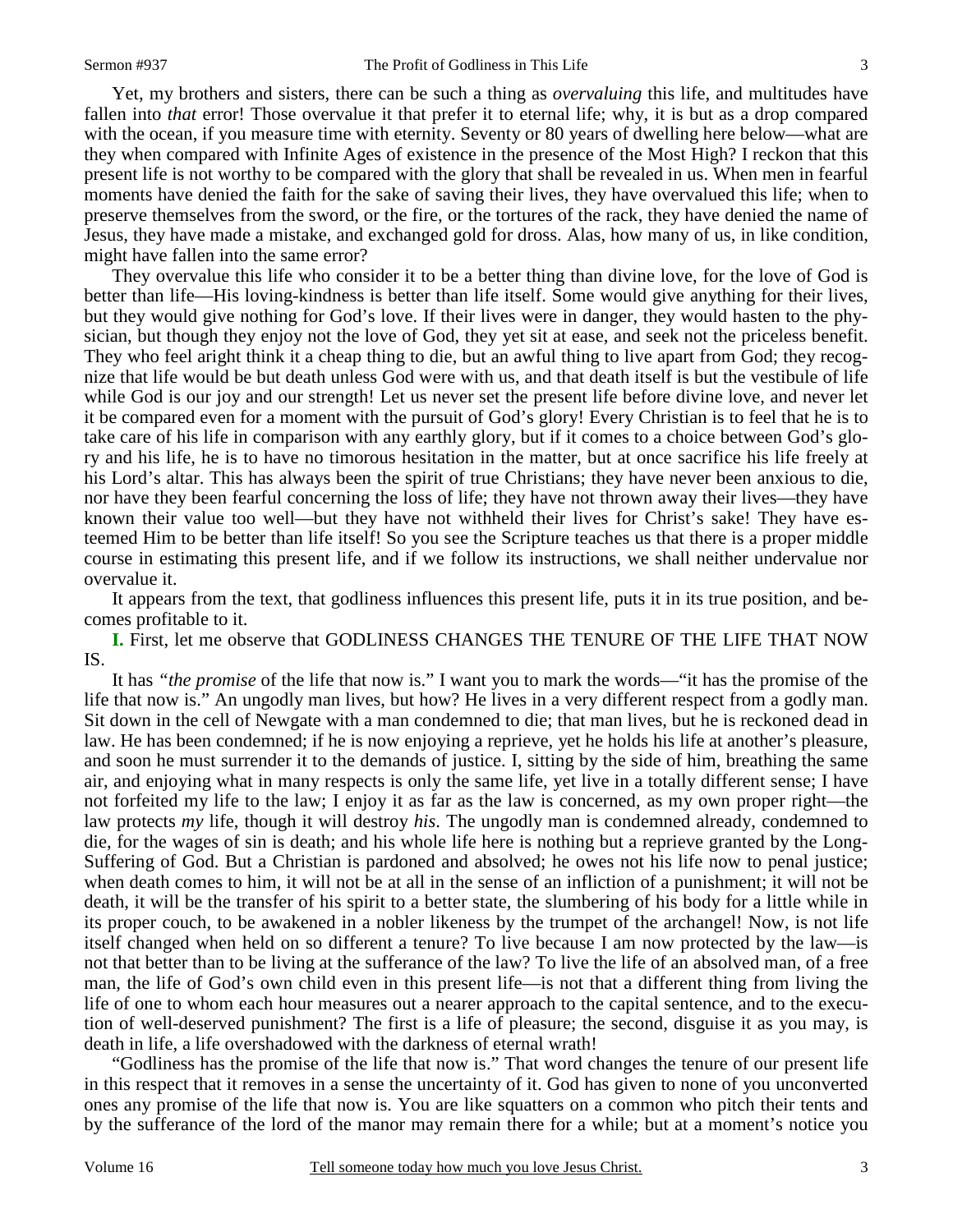must up tents and away! But the Christian has the promise of the life that now is. That is to say, he has the freehold of it; it is life given to him of God, and he really enjoys it; he has an absolute certainty about it. In fact, the life that now is has become to the Christian a foretaste of the life to come! Do you say that it is uncertain to the Christian whether he shall die or live? I grant you in one sense his remaining here is uncertain; yet *this* is certain to him—he shall never die until it is best for him to die! He shall never depart this life till he is ripe for the life to come! He shall never, in fact, be removed from his present tabernacle till he himself, if he knew all, would be perfectly willing to be removed! Willing? Yes, far more; o*verjoyed* that his tabernacle should be dissolved, that he might enter into his "House not made with hands, eternal in the heavens." The tenure is very different between the uncertainty of the ungodly that has no rights and no legal titles, and the blessed certainty of the child of God who lives by promise.

Let me add that this word seems to me to sweeten the whole of human life to the man that has it. Godliness has the promise of life that now is—that is to say, everything that comes to a godly man comes to him by promise. Whereas if the ungodly man has any blessing apparent, it does not come by promise, it comes overshadowed by a terrible guilt which curses his very blessings, and makes the responsibilities of his wealth and of his health and position ricochet to his own destruction! It works as a savor of death unto death through his willful disobedience, but everything that comes to the Christian comes by promise. He sees his daily bread, and he says, "It has my Father's mark on it; He said my bread should be given me; here comes the water from the crystal stream, it is flavored with the love of God; He said my water shall be sure." He puts on his raiment, and it may not be as comely as the dress of others, but be says, "This is the livery my Father promised me." He sleeps, and it is beneath the canopy of divine protection; he wakes and he walks abroad with angels, according to the promise, bearing him up in their hands. Afflictions come to him by promise, the broad arrow of the great King is set on each one of them, for was it not said of old, "In the world you shall have tribulation, but in Me you shall have peace"? He can see everywhere the trace of divine faithfulness in the keeping of the covenant promise. He lives not the life of Ishmael, who by-and-by may be banished to the wilderness with the bondwoman, his mother; no, he lives the life of Isaac, the child of the promise, who is before long to inherit all things, and who even now is the darling child of his father, and rejoices in his father's love! There is a vast difference between having the life that now is, and having the promise of the life that now is—having God's promise about it to make it all gracious, to make it all certain, and to make it all blessed as a token of love from God!

**II.** It is time that we pass on to THE BENEFIT WHICH GODLINESS BESTOWS IN THIS LIFE.

Perhaps the fullness of the text is the fact that the flower of life, the crown of life, the highest blessedness and bliss of life, are secured to us by godliness. I have no doubt you have often heard interpretations of this text, very excellent, and it is not for me to judge or censure them, which lead to the belief that the way to make the best of both worlds is to be a Christian. I also subscribe to that, but I must object to the way in which it is generally put. There is an excellent sermon by that notable divine, Saurin, in which he urges this text as a proof that the best hope of success in the world is enjoyed by the Christian. I disagree to that being the teaching of this text! There may be some truth in it, but I do not think it is much to be insisted on; it has been said that he who fears God has the best guarantee of health; it is true, there is nothing in godliness to destroy the health of the body; the true Christian is preserved from many of those passions, and excitements, and indulgences which tend to produce disease, and to bring on early death. That much is true, but I do not believe that godliness inevitably ensures good health. I believe, rather, that some godly men absolutely require for the highest perfection of their godliness, that they should be visited with sickness; it seems to me to be a very strange theory, to teach that godliness guarantees health, for it would lead to the supposition that all people who are unhealthy must necessarily be or have been deficient in godliness! And this is all the more untenable when we observe that some of the best people we have ever met have been those who have for years been bedridden by affliction which they certainly never brought upon themselves by any kind of sin. I would say to every young man, there is nothing in the pursuit of godliness that can injure your health, but I would not say to him, "If you are godly, you have the promise of being a healthy man," for I do not believe it, since unhealthiness may come from a thousand other sources besides impropriety of conduct! I will go farther, and affirm that godliness, when carried to its highest and most honorable degree of excellence, might some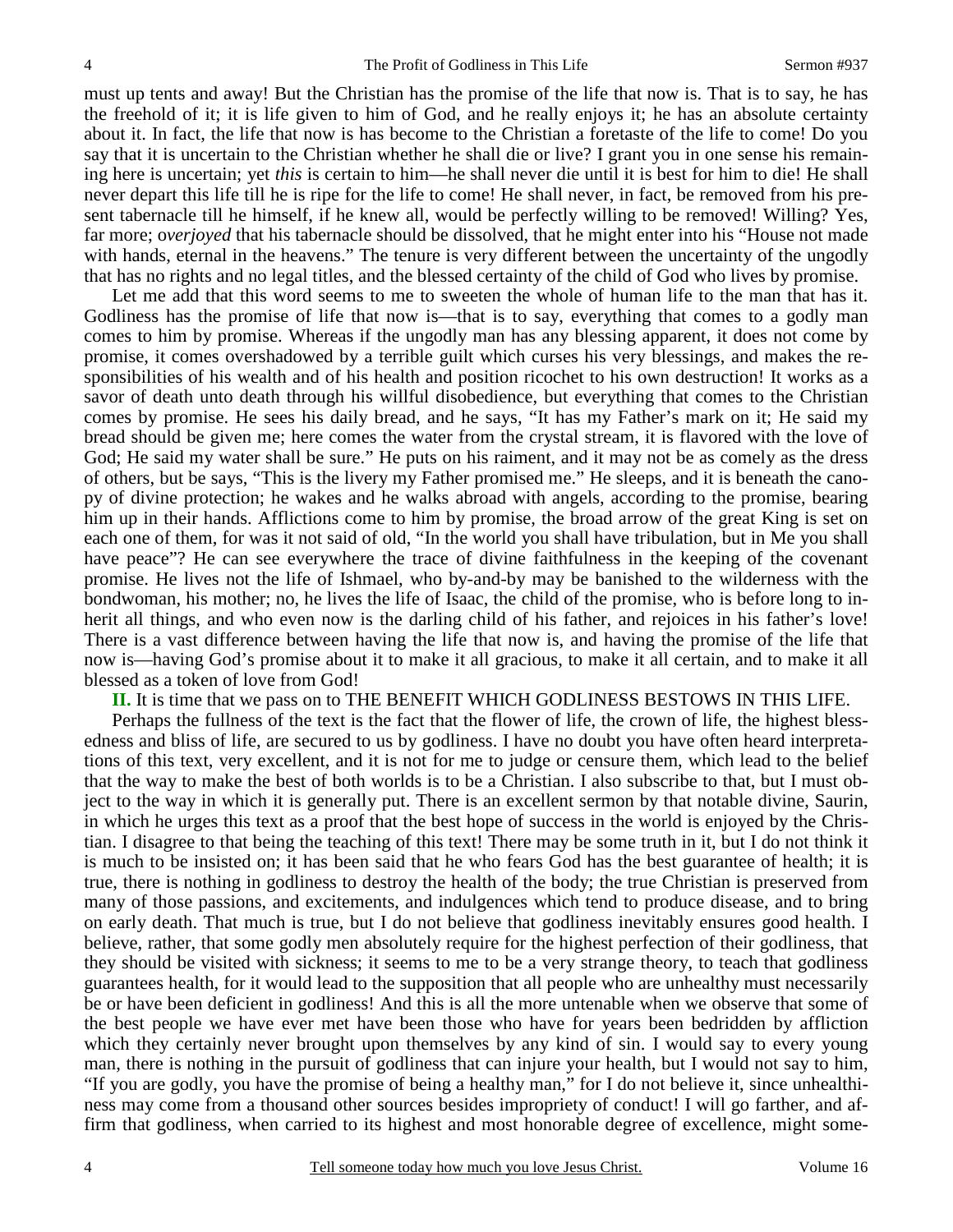times render it necessary for a man to place himself where he would of necessity become unhealthy. I know that it was the highest godliness which made our missionaries fix their abodes among the fever marshes of Fernando Po and Old Calabar to preach the gospel. When I heard from one of our missionaries, as I did personally, that he had at last become so acclimatized that he did not have the fever more often than about two days out of three, I could not think that godliness in his case necessarily involved *health!* But I gathered that it might so happen that an eminently godly man might feel it necessary to go where he might say, "Farewell, health, you are not after all, the promise of the life that now is; I can bear to suffer by His grace, I can bear to creep about this world sick and ready to die if I may but have what is better than health—the luxury of winning souls for Christ, the honor and joy of instructing the ignorant in the faith of the crucified Redeemer." It would be wicked to think that a man has less of godliness who sacrifices his health for Christ's sake; he certainly would not be the man to miss the promise, and yet if health were such a promise, he would evidently have missed it.

Again, we have heard it argued that the godly man has the best prospect of wealth in this world. Now I will also grant that as godliness delivers us from a multitude of expenses into which riot and dissipation would lead us, and as godliness creates habits of sobriety and economy, as godliness begets honesty, and honesty is even in a *worldly* sense the best policy, there are some reasons why Christian traders should grow rich, and godly men have much in their favor, but I also cannot help recognizing that while trade is as it is, there are many things which a Christian cannot do, and dares not do, which some have done, and are to this day rich for having done them—dirty acts, mean, low, and groveling which have brought wealth to the creatures who have practiced them. And yet more—I have known the best of Christians, and men, too, whose outward conduct has been fully conformable to their profession, who have lived and died poor! Now, if wealth is the promise of the life that now is, I venture to say that godliness does not infallibly or even generally secure it! The God-fearing man may have as fair an opportunity as any other in the race of life, but all things considered, this is all we can say. It may be that the godly man may be a poor man, and from a dozen circumstances not connected with his religion or his morals, may live and may die poor in this world, but rich in faith.

It has also been said that godliness has the promise of the life that now is in the sense that a Christian is the most likely to have a good name, fame, and reputation among his fellow men. That also is true in a measure. In well-regulated society, the believer in Christ, through the Holiness of his character, will be had in esteem, and even among the worst of men, the excellence of his conduct will command a measure of respect. But for all that, I do not believe that repute among men is the promise of the life that now is—for what is it after all? Good repute among men, if it is deserved, I shall not decry, but if by any chance slander should come and take away the good man's name—and it has often done so, shall I say pity the calumniated saint as one who has lost the promise of the life that now is? I dare not think it! Far rather would I bid him rejoice in that day, and leap for joy, for so persecuted they the Prophets that were before him, and who is the most likely person to be slandered? Is it not the man who is most consistent with his profession, and most zealous in the spread of the faith of Jesus Christ? The apostle Paul certainly never accounted riches to be the promise of the life that now is, for he had nothing! He had learned to be poor, and to labor with his hands; he certainly never reckoned health to be the promise of the life that now is, for he was in such circumstances of peril by land and sea, and among false brethren, that his life was in jeopardy for the gospel! And as to a good name, he never regarded that as the promise of the life that now is, for he was willingly accounted as the offscouring of all things—some thought him mad, others thought him base, his repute with the multitude was gone.

I will repeat what I have said, lest I be misunderstood. Under ordinary circumstances it is true that godliness wears a propitious face both towards health, and wealth, and name—and he who has respect to these things, shall not find himself, as a rule, injured in the pursuit of them by his godliness. But still I disdain altogether the idea that these three things together are, or even make up a *part* of the promise of the life that now is! I believe some persons have the life that now is in its fullness, and the promise of it in its richest fulfillment, who have neither wealth, health, nor fame. Being blessed with the suffering Master's smile and presence, they are far happier than those who roll in wealth, who luxuriate in fame, and have all the rich blessings which health includes.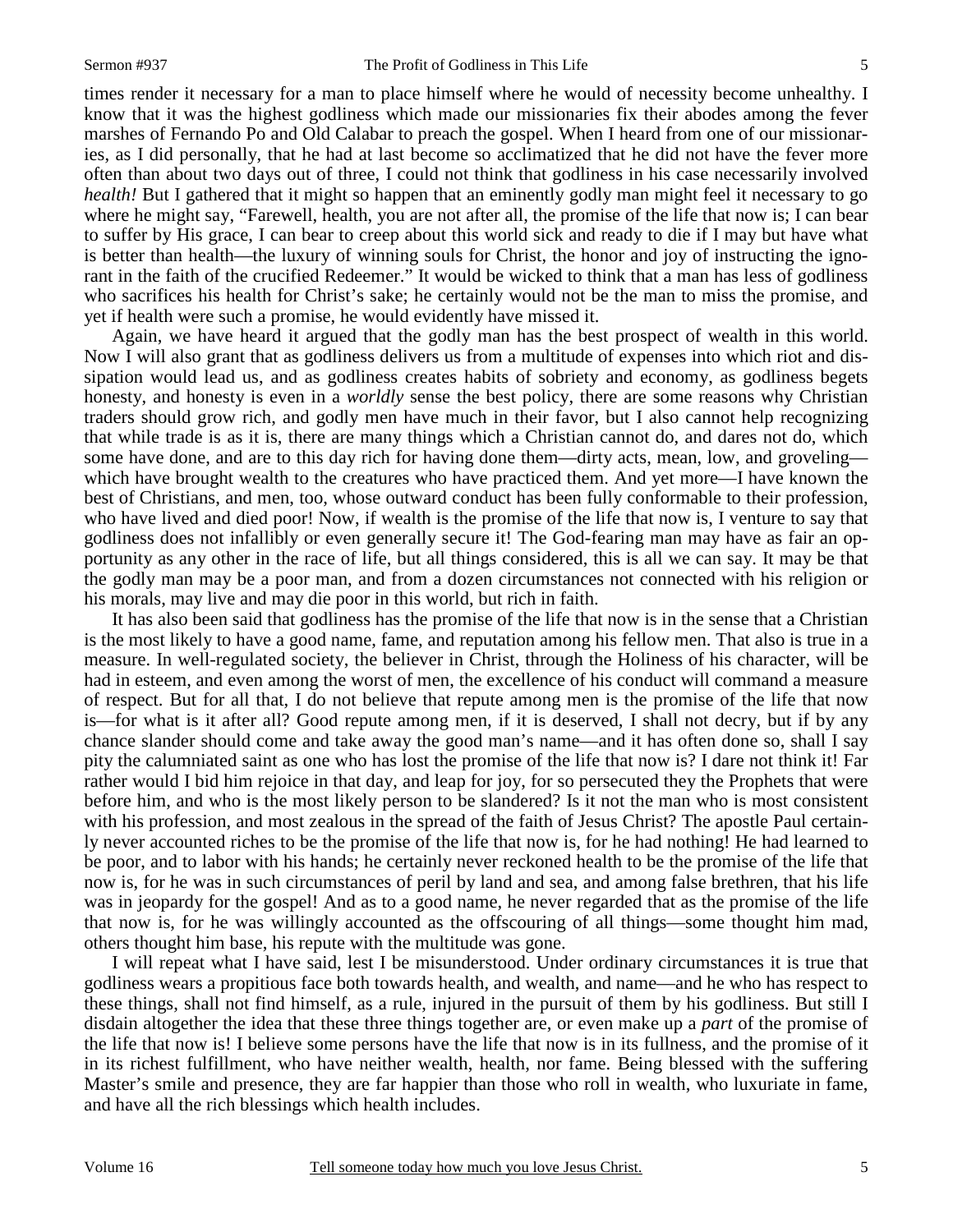Let me now show you what I think is the promise of the life that now is. I believe it to be an *inward* happiness, which is altogether independent of outward circumstances. It is something richer than wealth, fairer than health, and more substantial than fame; this secret of the Lord, this deep delight, this calm repose, godliness always brings in proportion as it reigns in the heart.

Let us try and show that this is so. A godly man, my brothers and sisters, is one who is at one with his Maker. *It must always be right with the creature when it is at one with the Creator.* The Creator is omnipotent, all-just, all-holy. When the creature is out of gear with the Creator, it will always be dashing itself against the pricks and wounding itself. As the Creator will not change, if the creature runs not parallel to the divine will, the creature must suffer, must be unhappy, and must be restless. But when godliness puts our will into conformity with the divine will, the more fully it does so, the more certainly it secures to us happiness even in the life that now is. I am not happy necessarily because I am in good health, but I am happy if I am content to be out of health when God wills it! I am not happy because I am wealthy, but I am happy if it pleases me to be poor because it pleases God I should be! I am not happy because I happen to be famous, but I am happy if being all unknown, I count it my highest fame to be accepted in the beloved! A heart reconciled to the divine Will has full possession of the promise of the life that now is, for such peace with God is perfect happiness where it perfectly exists—conformity to God's will is heaven below. I pray that godliness may work in all of you conformity to the divine will, and then I am sure whatever your outward lot may be, you will win the promise of the life that now is.

*The Christian starting in life as such is best fitted for this life.* He is like a vessel fittingly stored for all the storms and contrary currents that may await it. The Christian is like a soldier who must gladly go to battle, but he is protected by the best armor that can be procured. He wears the helmet and the breastplate; he wears the entire divine panoply which heavenly wisdom has prepared to protect him from every dart of his adversaries. He has the promise of the life that already is, just as the man with a good sword, and good armor has the best chance of success in battle. O that God may grant us grace to know and feel that the best instruments and weapons of the warfare of this life are to be found in the arsenals of holiness, in the armories of confidence in God! In this sense we have again the promise of the life that now is.

With a Christian *all things that happen to him work for good.* Is not this a rich part of the promise of the life that now is? What if the waves roar against him? They speed his boat towards the haven! What if the thunders and lightning come forth? They clear the atmosphere and promote his soul's health. He gains by his losses, he grows healthy by his sicknesses, he lives by dying, he is enriched by being despoiled of his goods! Do you ask for any better promise than this? Is it not better that all things should work for my good, than that all things should be as I would wish to have them? They might all work my pleasure, and yet might all work my ruin! But now if they do not always please me, yet if they always benefit me—is not this the best promise of the life that now is?

*The Christian enjoys his God under all circumstances.* That, again, is the promise of the life that now is. I spoke of his being reconciled to God, but he is much more than that; he delights himself in his God; he finds God in nature; the landscape glows for him with a more divine color than any other eye can see. As for the heavens, with their starry glories, there is a light in them which has not yet been beheld by the natural man; he sees God in his solitude, and peoples his loneliness with the spirits that are akin with the Most High. He is wherever he may be never debarred from the society he loves best. A wish will find his God; a tear will bring him his Best-Beloved. He has but to sigh and cry when on the bed of sickness, and God comes and makes his bed for him! Blessed man, he has, indeed, the promise of the life that now is, for in it all, and over it all, he sees the divine love shining for him with a supernal splendor, and making earth but the porch of heaven. This is to have the life that now is in the fullness of the promise.

I am sure you will agree with me that the genuine possessor of godliness has the promise of the life that now is *in his freedom from many of those cares and fears which rob life of its entire luster.* The man without godliness is weighted with the care of every day, and of all the days that are to come; the dread remembrance of the past, and the terror of the future as well. The godly man knows that all the past is forgiven, his transgressions are blotted out; as for the present, he casts that burden on the Lord; as for the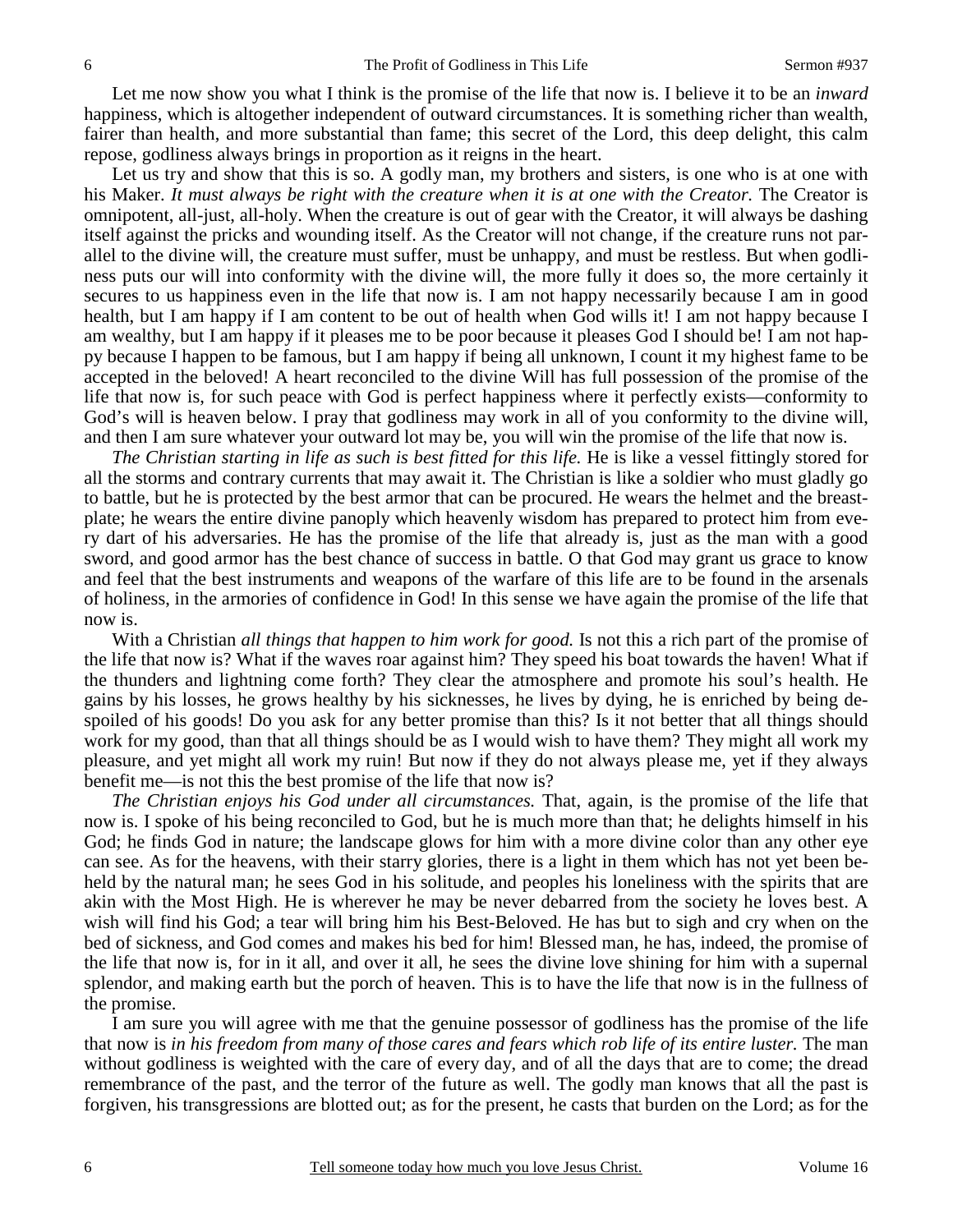future, he would not pry into it with anxious eye, but he leaves God to rule and govern as He Wills! He sits down, calmly content that his Father's will is right and good towards him.

And as he is thus free from care, so is he *free from the fear of men.* Ungodly men, many of them, are servile to their fellow men. It is to them a most important question whether they are smiled upon or frowned at by their fellow worms. The godly man has learned to lift his head above the common race of mankind, and when he lives as he should, he neither thinks a thing the better because men praise it, nor the worse because they censure it. His rule is not popular opinion, nor the dictates of the philosophy of the hour; he believes what God tells him to be true, and what God prescribes he knows to be right, and he does this careless of man's judgment, for none can judge him but his Master! That man has the promise of the life that now is who is in full enjoyment of the sweets of a clear conscience. He can afford to snap his fingers in the face of all mankind, and declare that if the heavens themselves should fall, he would do the right, and dare all things for God. Oh, to have the yoke of human judgment from off your neck, and the bondage of man's domineering opinion from off your spirit! This is to receive the promise of the life that now is.

*Moreover, the fear of death has gone from the Christian.* This with many deprives the life that now is of everything that is happy and consoling; they are afraid in their merriest moments that the skeleton will disturb the feast, and when the dance is merriest, they think they hear the sound of the trumpet that will silence all. But the Christian is not afraid. To him the prospect of departure is rather joyous than grievous, and the breaking up of this mortal state is an event he looks for as the clearing away of multitudes of sorrows, and the bringing in of mighty joys! Brothers and sisters, to be free from the fear of death is to make life truly life, and he has it who leans wholly upon Christ—and knows that Jesus is the resurrection and the life.

Put these things together—peacefulness with his fellow men, peace with God, a sense that all things are working for his good, fearlessness of man's judgment, communion with the Most High—and surely you have described in a few words the very flower of life, the thing that makes it worth while to live. This does not lie, as I have said before, in accumulated treasure; it does not blush in the rosy cheek; it does not dwell in the trump of fame—it resides *within*, when the man walks with God, and subdues the earth beneath his feet; when the soul communes with the spiritual, and makes the visible to glow in the light of the unseen; when the man's peace and joy all stream from the deep springs of God's love, and the man lives in God, and God lives in him! Herein lies the highest kind of life—it is the flower of the life that now is—and GODLINESS it is that has the promise of it!

I must not detain you longer, except to make an application of the subject to the present assembly. brothers and sisters, you who have godliness and live in the fear of God, let me entreat you to believe that there is provided for you in godliness, comfort, joy, and delight for the life that now is. You need not postpone your feasting upon Christ till you see Him face to face; feed on Him this day! You need not wait for the joys of the Holy Spirit till you have shaken off this cumbrous clay; the joy of the Lord is your strength today! You need not think that your peace and rest remain as yet in the future, hidden from you; eternal life with its blessings is a present possession! They who believe do enter into rest, and may enter into rest *now!* The clusters of Eshcol are before you, brought to you by a divine hand before you cross the Jordan—

### *"The men of grace have found Glory begun below, Celestial fruits on earthly ground From faith and hope do grow."*

We do not say that godliness has made all believers rich, for some here will be content always to be poor; the whole body of the faithful cannot claim that godliness has brought them earthly treasure, for some of the greatest of them have written that if in this life only they had hope, they would have been of all men the most miserable! But without exception, the whole of us can unanimously declare that we have found in godliness the highest happiness, the supreme delight, the richest consolation! I pray you, therefore, who profess godliness, be not content unless you have the promise of the life that now is! Believe that you can not only make this life sublime, but make it joyous; believe that you can now be raised up together, and made to sit together in the heavenly places in Christ Jesus. You cannot find a